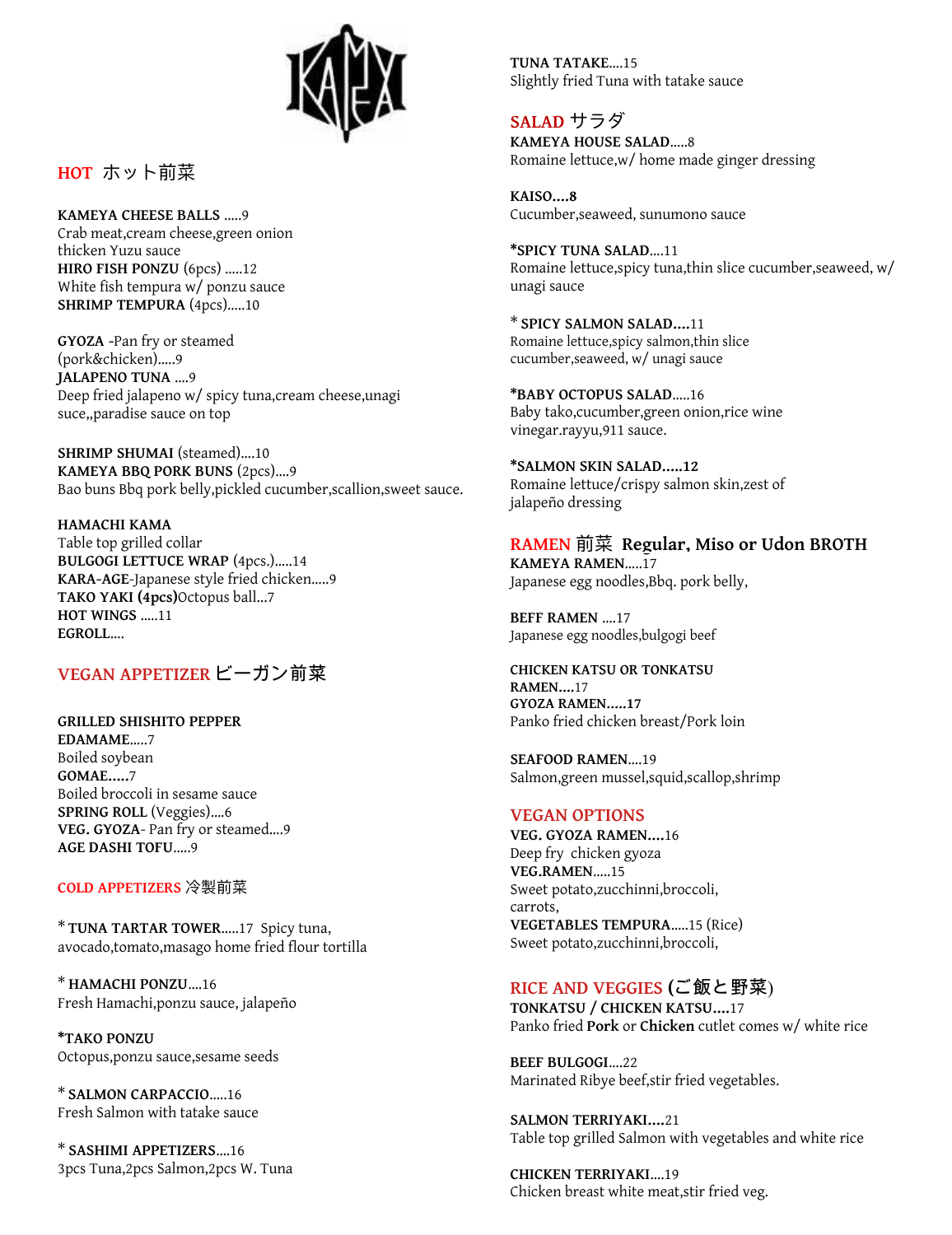## **\* SUSHI PLATTER** 寿司盛り合わせ

 serve with miso soup **KAMEYA SUSHI A….35** 3pcs Tuna, 3pcs Salmon, 2pcs. Hamachi & Spicy Tuna roll

**KAMEYA SUSHI B**….35 2pcs Tuna, 2pcs White Tuna, 2pcs Salmon, 2pcs Hamachi & Spicy Tuna roll.

**KAMEYA SUSHI C….35** 4pcs Tuna, 4pcs Salmon & Spicy Tuna Roll

**SUSHI & SASHIMI PLATE** ….38 3pcs Tuna,2pcs White Tuna, 2pcs Salmon(Sashimi) 2pcs Hamachi, 2pcs Tuna, 2pcs Salmon (Sushi)

#### **DONBURI-MONO** (丼物)

serve with miso soup

**TEKKA DON…..30**

**SAKE DON…..30**

 **UNAGI DON….. 32**

#### **\* HOSHOMAKI** ( ホソマキ)

**TEKA MAKI SALMON OSHINKO KAMYO NEGI HAMACHI NEGI KAMPACHI CHILLI TUNA**

#### **\* MAKI MONO 巻き寿司**

**AVOCADO….7 CUCUMBER…..6 SWEET POTATO…..7 VEGGIE TRIO...10** Carrots,cucumber,avocado with lotus roots

**CALIFORNIA**…..8 Crabmeat,avocado,cucumber

**CALI CRUNCH**…..9 Crabmeat,avocado,cucumber,crunch unagi sauce

**SHRIMP TEMPUR…..10** Shrimp tempura, cucumber avocado,outside masago

**SALMON AVOCADO….10** Salmon,avocado,cucumber outside masago

**TUNA AVOCADO**….10 Tuna,avocado,cucumber outside masago

**SALMON SKIN**….9 Deep fry skin,avocado,cucumber,unagi sauce **SPICY TUNA**….10 Tuna,spicy mayo, crunch,cucumber

**SPICY TAKO**….11 Octupus,garlic,scallion,chilli oil

**UNAKYU….10** Broiled unagi,cucumber

**911 SHRIMP TEMPURA….10** Shrimp tempura,cucumber,avocado, outside masago with 911 sauce on top(spicy)

**911 SALMON….11** Salmon,crunch,cucumber cilantro,911 sauce(spicy)

**911 TUNA….11** Tuna,crunch,cucumber,cilantro,911 sauce

#### **\*NIGIRI SUSHI /SASHIMI** (握り

**SABA**(Mackerel)….8

**SALMON** (Sake)…..8

**HAMACHI** (Yellow Tail)….10

**UNAGI** (Eel) ….9 **WHITE TUNA ….**8

**MASAGO** (Fish Egg)….7

**SMOKED SALMON**….7

**TUNA** (Maguro)….8

**EBI** (Cooked Shrimp)….7

**SALMON TORO** (Salmon Belly fatty)…..9

**KAMPACHI**(Amberjack)….10 (ask staff if available)

**ABURI SAKE TORO**…..10

**HAMACHI BELLY** ...9(ask staff if available)

**TAMAGO.....6** 

## **\* SPECIAL ROLL** スペシャルマキ

**KAMEYA ROLL….16** Tuna,salmon,white tuna hamachi,ebi,cucumber,cilantrowith masago outside

**DYNAMITE**….16 Shrimp tempura,avocado,cucumber (inside) Crabmeat,scallop,spicy mayo,crunch on top

**RED DRAGON**….17 Softshell crab,cucumber,avocado (inside} Spicy tuna, unagi sauce on top